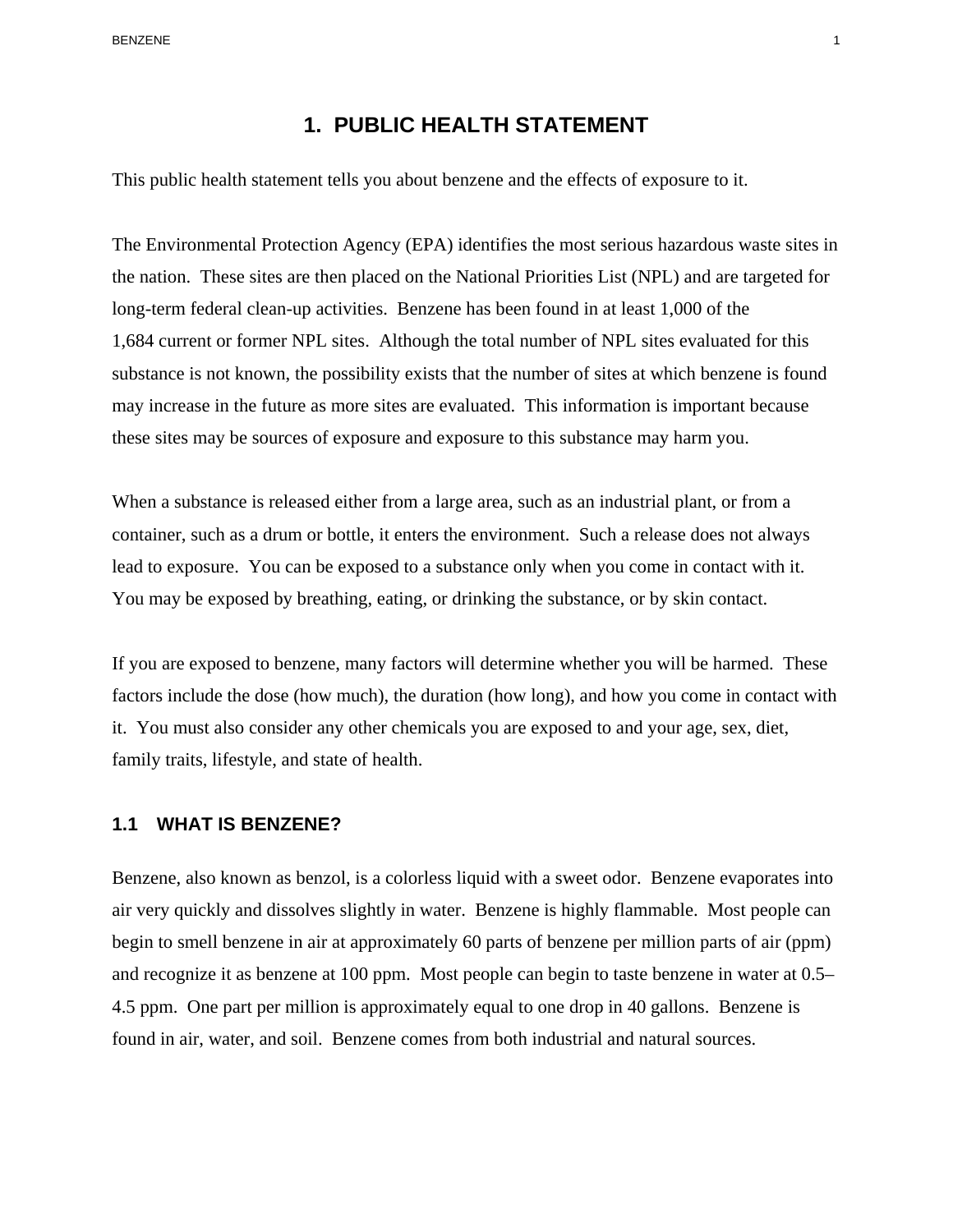*Industrial Sources and Uses.* Benzene was first discovered and isolated from coal tar in the 1800s. Today, benzene is made mostly from petroleum. Because of its wide use, benzene ranks in the top 20 in production volume for chemicals produced in the United States. Various industries use benzene to make other chemicals, such as styrene (for Styrofoam® and other plastics), cumene (for various resins), and cyclohexane (for nylon and synthetic fibers). Benzene is also used in the manufacturing of some types of rubbers, lubricants, dyes, detergents, drugs, and pesticides.

*Natural Sources.* Natural sources of benzene, which include gas emissions from volcanoes and forest fires, also contribute to the presence of benzene in the environment. Benzene is also present in crude oil and gasoline and cigarette smoke. For more information on characteristics and uses of benzene, see Chapters 4 and 5.

### **1.2 WHAT HAPPENS TO BENZENE WHEN IT ENTERS THE ENVIRONMENT?**

Benzene is commonly found in the environment. Industrial processes are the main sources of benzene in the environment. Benzene levels in the air can be elevated by emissions from burning coal and oil, benzene waste and storage operations, motor vehicle exhaust, and evaporation from gasoline service stations. Tobacco smoke is another source of benzene in air, particularly indoors. Industrial discharge, disposal of products containing benzene, and gasoline leaks from underground storage tanks release benzene into water and soil.

Benzene can pass into air from water and soil surfaces. Once in the air, benzene reacts with other chemicals and breaks down within a few days. Benzene in the air can also be deposited on the ground by rain or snow.

Benzene in water and soil breaks down more slowly. Benzene is slightly soluble in water and can pass through the soil into underground water. Benzene in the environment does not build up in plants or animals. For more information on what happens to benzene after it gets into the environment, see Chapters 5 and 6.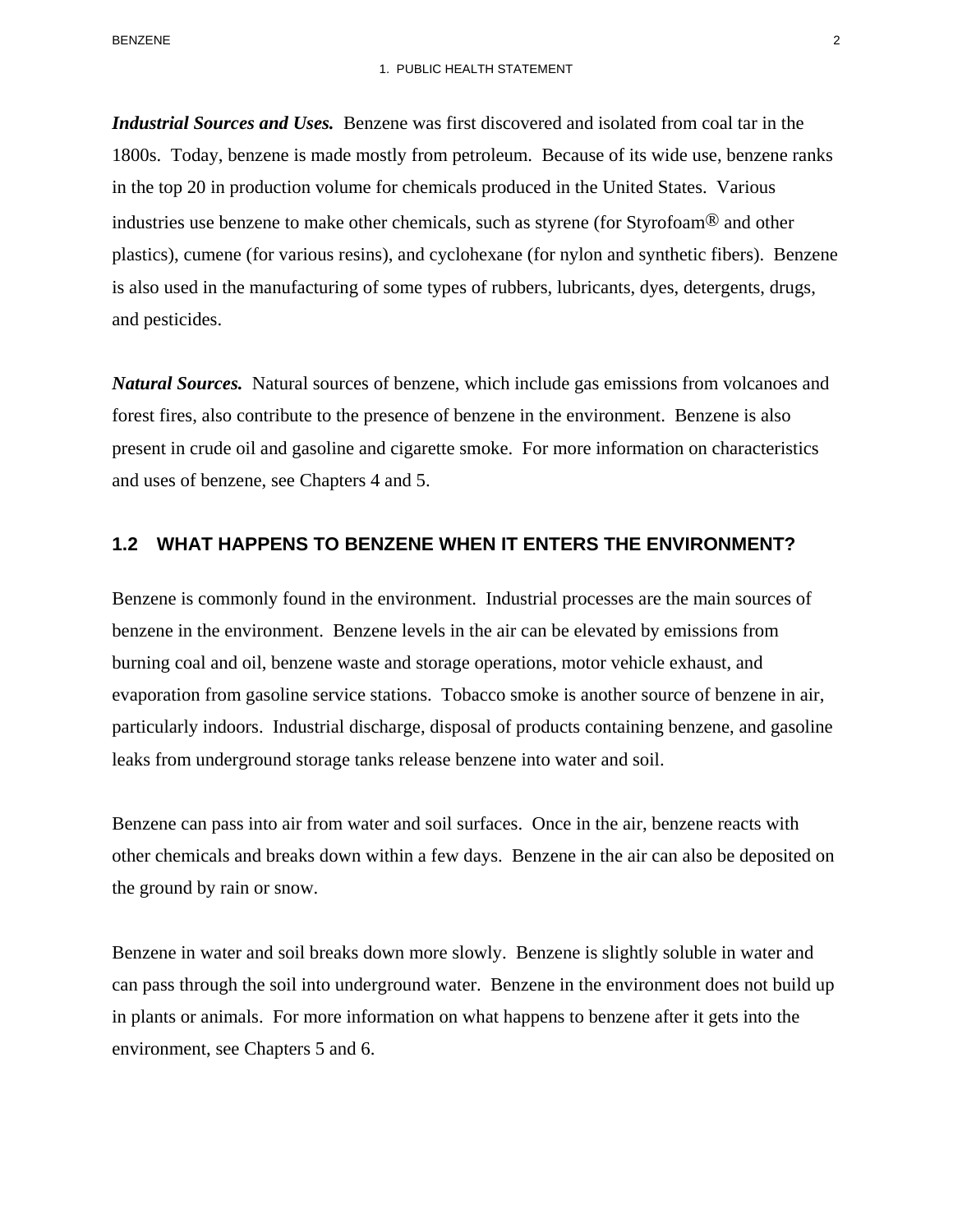### **1.3 HOW MIGHT I BE EXPOSED TO BENZENE?**

Everyone is exposed to a small amount of benzene every day. You are exposed to benzene in the outdoor environment, in the workplace, and in the home. Exposure of the general population to benzene mainly occurs through breathing air that contains benzene. The major sources of benzene exposure are tobacco smoke, automobile service stations, exhaust from motor vehicles, and industrial emissions. Vapors (or gases) from products that contain benzene, such as glues, paints, furniture wax, and detergents, can also be a source of exposure. Auto exhaust and industrial emissions account for about 20% of the total national exposure to benzene. About half of the exposure to benzene in the United States results from smoking tobacco or from exposure to tobacco smoke. The average smoker (32 cigarettes per day) takes in about 1.8 milligrams (mg) of benzene per day. This amount is about 10 times the average daily intake of benzene by nonsmokers.

Measured levels of benzene in outdoor air have ranged from 0.02 to 34 parts of benzene per billion parts of air (ppb) (1 ppb is 1,000 times less than 1 ppm). People living in cities or industrial areas are generally exposed to higher levels of benzene in air than those living in rural areas. Benzene levels in the home are usually higher than outdoor levels. People may be exposed to higher levels of benzene in air by living near hazardous waste sites, petroleum refining operations, petrochemical manufacturing sites, or gas stations.

For most people, the level of exposure to benzene through food, beverages, or drinking water is not as high as through air. Drinking water typically contains less than 0.1 ppb benzene. Benzene has been detected in some bottled water, liquor, and food. Leakage from underground gasoline storage tanks or from landfills and hazardous waste sites that contain benzene can result in benzene contamination of well water. People with benzene-contaminated tap water can be exposed from drinking the water or eating foods prepared with the water. In addition, exposure can result from breathing in benzene while showering, bathing, or cooking with contaminated water.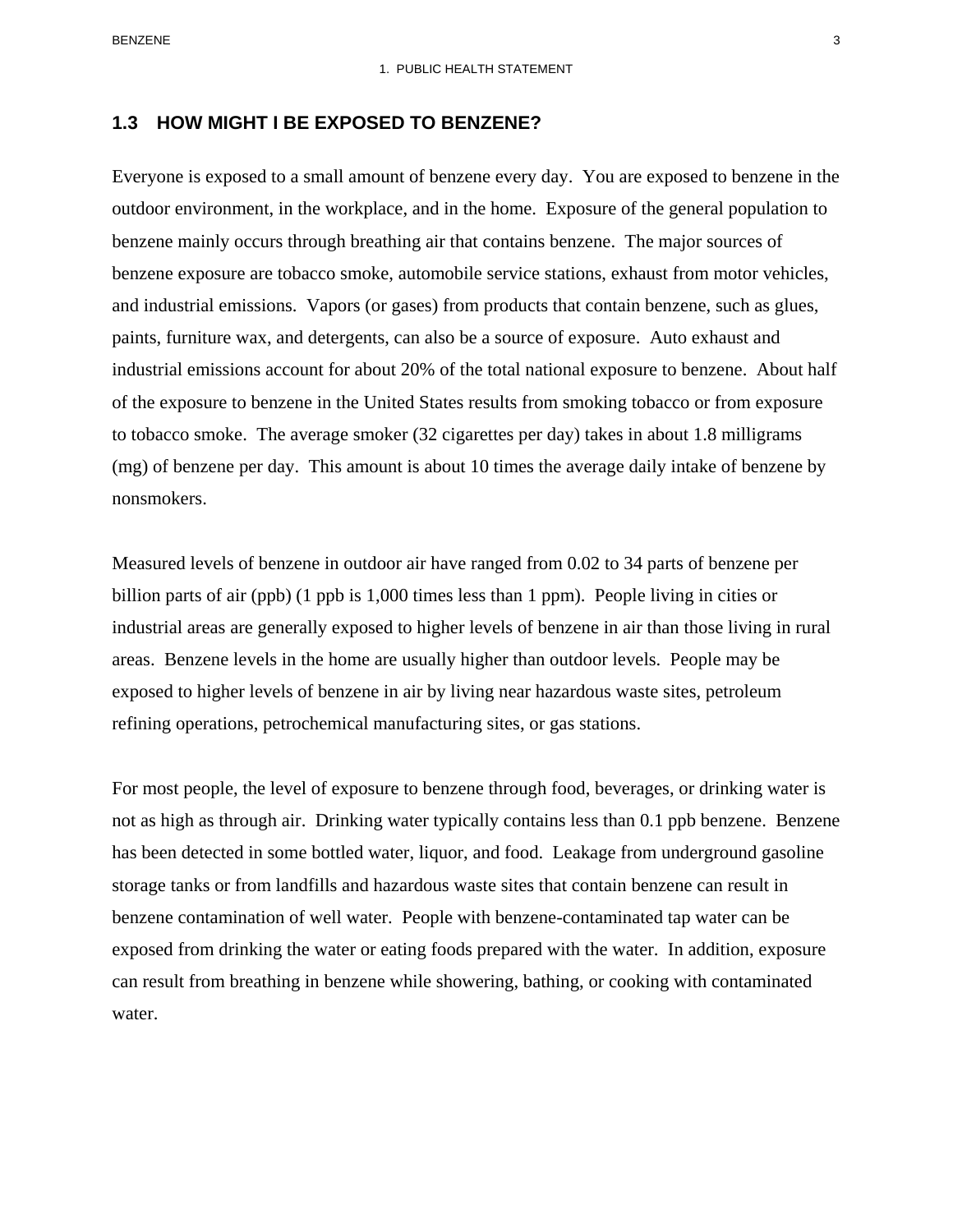Individuals employed in industries that make or use benzene may be exposed to the highest levels of benzene. As many as 238,000 people may be occupationally exposed to benzene in the United States. These industries include benzene production (petrochemicals, petroleum refining, and coke and coal chemical manufacturing), rubber tire manufacturing, and storage or transport of benzene and petroleum products containing benzene. Other workers who may be exposed to benzene include coke oven workers in the steel industry, printers, rubber workers, shoe makers, laboratory technicians, firefighters, and gas station employees. For more information on how you might be exposed to benzene, see Chapter 6.

## **1.4 HOW CAN BENZENE ENTER AND LEAVE MY BODY?**

Benzene can enter your body through your lungs, gastrointestinal tract, and across your skin. When you are exposed to high levels of benzene in air, about half of the benzene you breathe in passes through the lining of your lungs and enters your bloodstream. When you are exposed to benzene in food or drink, most of the benzene you take in by mouth passes through the lining of your gastrointestinal tract and enters your bloodstream. A small amount will enter your body by passing through your skin and into your bloodstream during skin contact with benzene or benzene-containing products. Once in the bloodstream, benzene travels throughout your body and can be temporarily stored in the bone marrow and fat. Benzene is converted to products, called metabolites, in the liver and bone marrow. Some of the harmful effects of benzene exposure are caused by these metabolites. Most of the metabolites of benzene leave the body in the urine within 48 hours after exposure. For more information on how benzene can enter and leave your body, see Chapter 3.

### **1.5 HOW CAN BENZENE AFFECT MY HEALTH?**

Scientists use many tests to protect the public from harmful effects of toxic chemicals and to find ways for treating persons who have been harmed.

One way to learn whether a chemical will harm people is to determine how the body absorbs, uses, and releases the chemical. For some chemicals, animal testing may be necessary. Animal testing may also help identify health effects such as cancer or birth defects. Without laboratory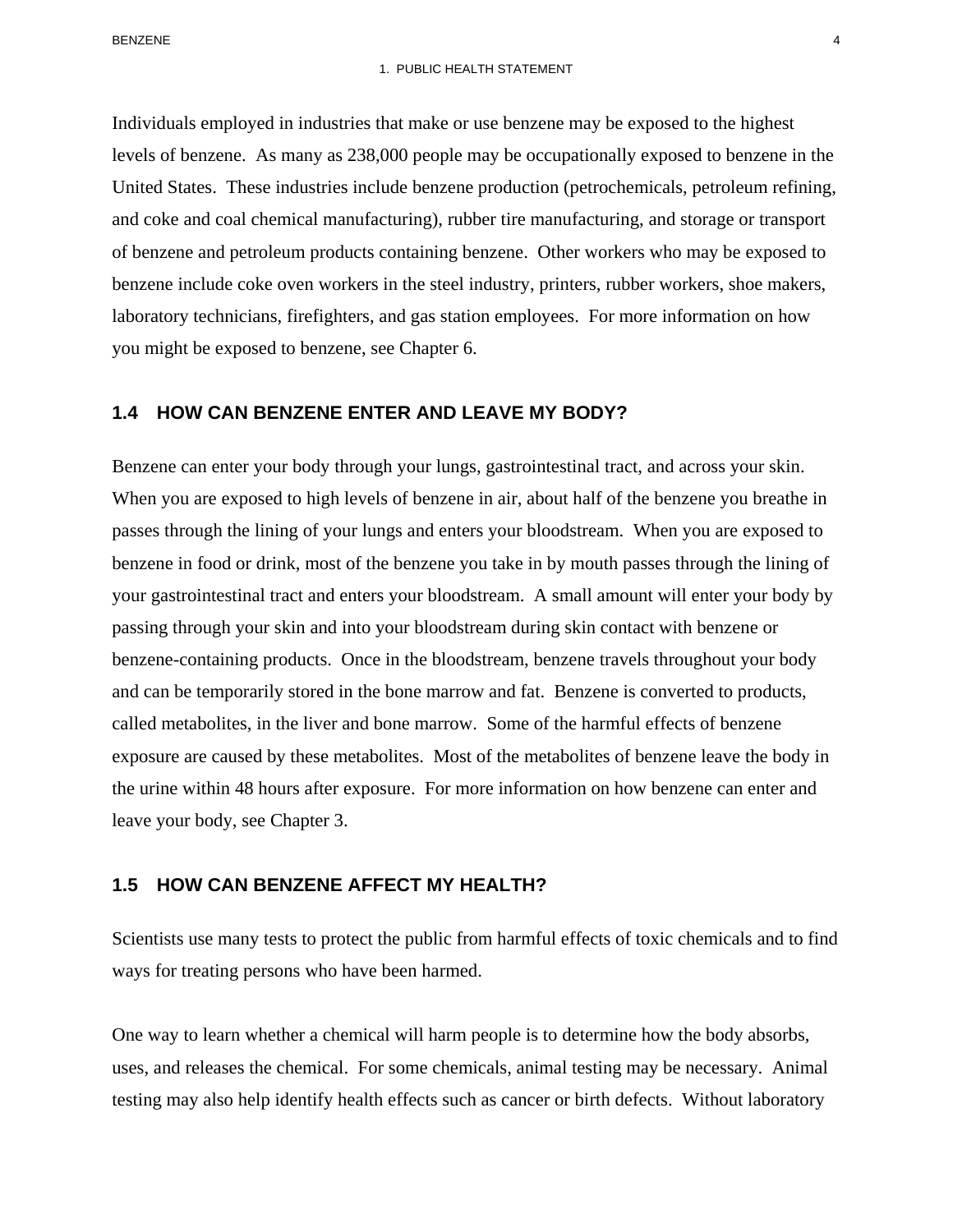#### 1. PUBLIC HEALTH STATEMENT

animals, scientists would lose a basic method for getting information needed to make wise decisions that protect public health. Scientists have the responsibility to treat research animals with care and compassion. Scientists must comply with strict animal care guidelines because laws today protect the welfare of research animals.

After exposure to benzene, several factors determine whether harmful health effects will occur, as well as the type and severity of such health effects. These factors include the amount of benzene to which you are exposed and the length of time of the exposure. Most information on effects of long-term exposure to benzene are from studies of workers employed in industries that make or use benzene. These workers were exposed to levels of benzene in air far greater than the levels normally encountered by the general population. Current levels of benzene in workplace air are much lower than in the past. Because of this reduction and the availability of protective equipment such as respirators, fewer workers have symptoms of benzene poisoning.

Brief exposure (5–10 minutes) to very high levels of benzene in air (10,000–20,000 ppm) can result in death. Lower levels (700–3,000 ppm) can cause drowsiness, dizziness, rapid heart rate, headaches, tremors, confusion, and unconsciousness. In most cases, people will stop feeling these effects when they are no longer exposed and begin to breathe fresh air.

Eating foods or drinking liquids containing high levels of benzene can cause vomiting, irritation of the stomach, dizziness, sleepiness, convulsions, rapid heart rate, coma, and death. The health effects that may result from eating foods or drinking liquids containing lower levels of benzene are not known. If you spill benzene on your skin, it may cause redness and sores. Benzene in your eyes may cause general irritation and damage to your cornea.

Benzene causes problems in the blood. People who breathe benzene for long periods may experience harmful effects in the tissues that form blood cells, especially the bone marrow. These effects can disrupt normal blood production and cause a decrease in important blood components. A decrease in red blood cells can lead to anemia. Reduction in other components in the blood can cause excessive bleeding. Blood production may return to normal after exposure to benzene stops. Excessive exposure to benzene can be harmful to the immune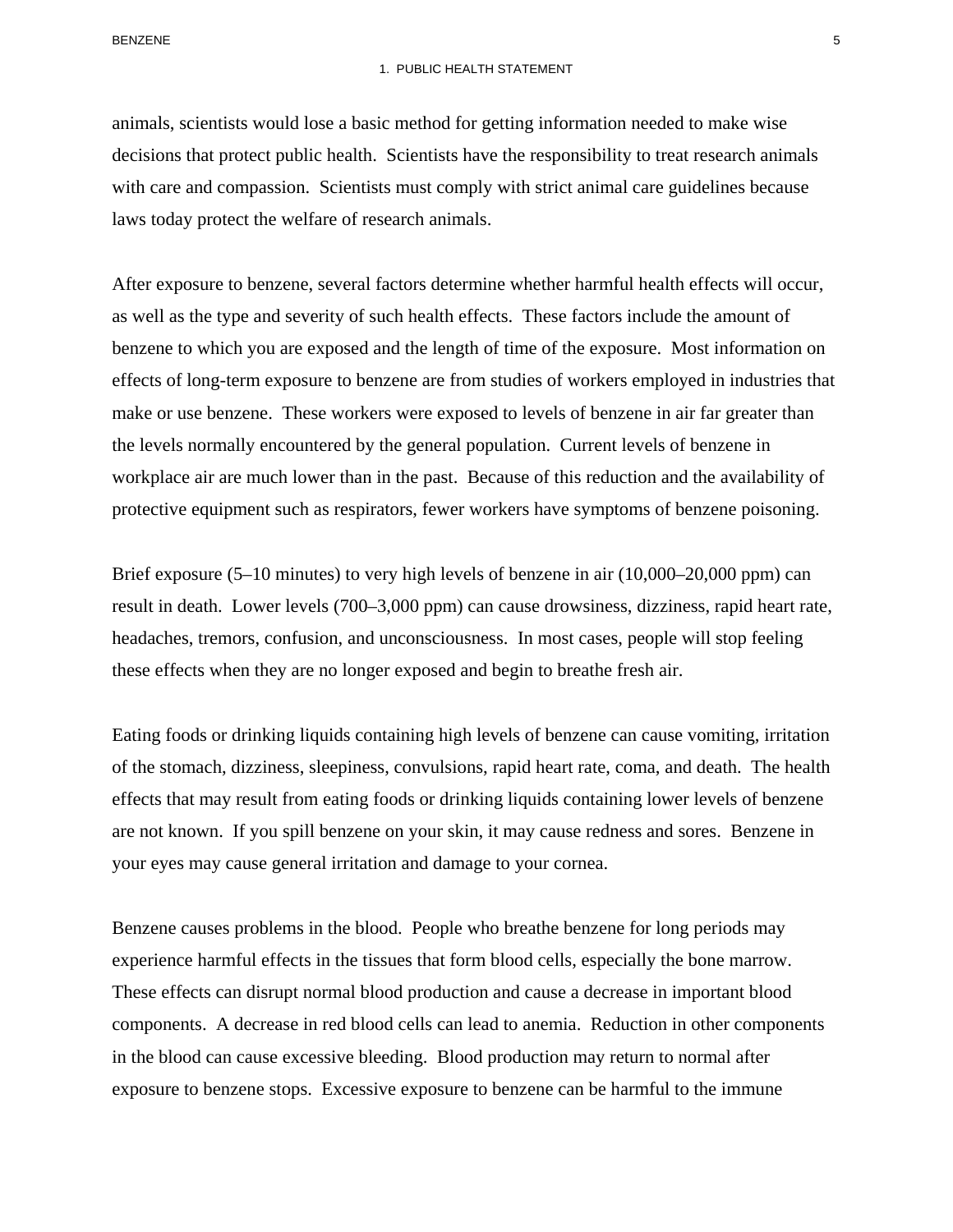system, increasing the chance for infection and perhaps lowering the body's defense against cancer.

Long-term exposure to benzene can cause cancer of the blood-forming organs. This condition is called leukemia. Exposure to benzene has been associated with development of a particular type of leukemia called acute myeloid leukemia (AML). The Department of Health and Human Services has determined that benzene is a known carcinogen (can cause cancer). Both the International Agency for Cancer Research and the EPA have determined that benzene is carcinogenic to humans.

Exposure to benzene may be harmful to the reproductive organs. Some women workers who breathed high levels of benzene for many months had irregular menstrual periods. When examined, these women showed a decrease in the size of their ovaries. However, exact exposure levels were unknown, and the studies of these women did not prove that benzene caused these effects. It is not known what effects exposure to benzene might have on the developing fetus in pregnant women or on fertility in men. Studies with pregnant animals show that breathing benzene has harmful effects on the developing fetus. These effects include low birth weight, delayed bone formation, and bone marrow damage.

We do not know what human health effects might occur after long-term exposure to food and water contaminated with benzene. In animals, exposure to food or water contaminated with benzene can damage the blood and the immune system and can cause cancer. See Chapters 2 and 3 for more information on the health effects resulting from benzene exposure.

### **1.6 HOW CAN BENZENE AFFECT CHILDREN?**

This section discusses potential health effects in humans from exposures during the period from conception to maturity at 18 years of age.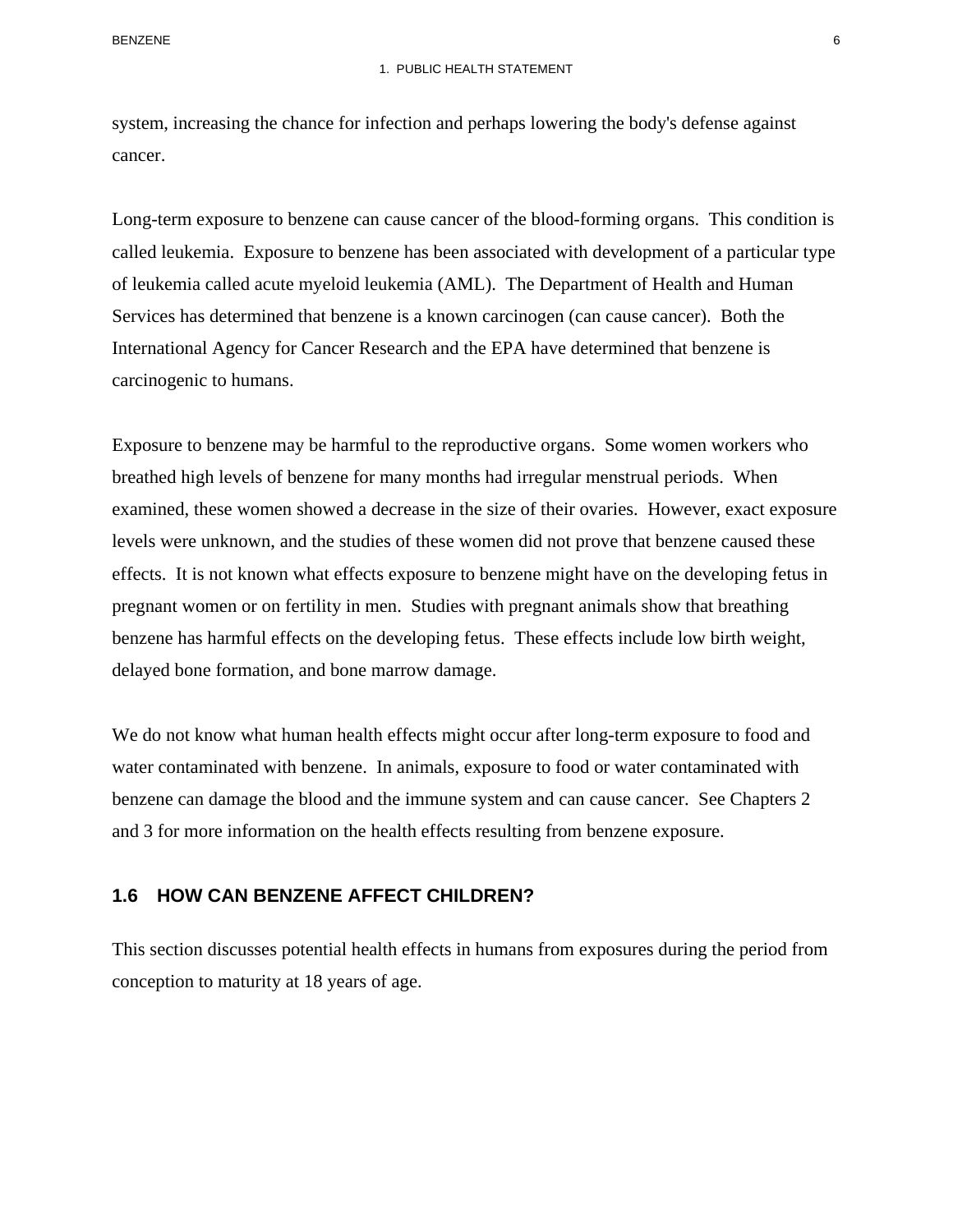Children can be affected by benzene exposure in the same ways as adults. Benzene can pass from the mother's blood to a fetus. It is not known if children are more susceptible to benzene poisoning than adults.

### **1.7 HOW CAN FAMILIES REDUCE THE RISK OF EXPOSURE TO BENZENE?**

If your doctor finds that you have been exposed to substantial amounts of benzene, ask whether your children might also have been exposed. Your doctor might need to ask your state health department to investigate.

Gasoline and cigarette smoke are two main sources of human exposure to benzene. Benzene exposure can be reduced by limiting contact with these sources. People are exposed to benzene from both active and passive second-hand smoke. Average smokers take in about 10 times more benzene than nonsmokers each day. Families are encouraged not to smoke in their house, in enclosed environments, or near their children.

Benzene is a major component of gasoline and used in many manufacturing processes. Increased levels of benzene can be found at fueling stations, and in air emissions from manufacturing plants and hazardous waste sites. Living near gasoline fueling stations or hazardous waste sites may increase exposure to benzene. People are advised not to have their families play near fueling stations, manufacturing plants, or hazardous waste sites.

# **1.8 IS THERE A MEDICAL TEST TO DETERMINE WHETHER I HAVE BEEN EXPOSED TO BENZENE?**

Several tests can show whether you have been exposed to benzene. Some of these tests may be available at your doctor's office. All of these tests are limited in what they can tell you. The test for measuring benzene in your breath must be done shortly after exposure. This test is not very helpful for detecting very low levels of benzene in your body. Benzene can be measured in your blood. However, because benzene rapidly disappears in the blood, measurements may be useful only for recent exposures.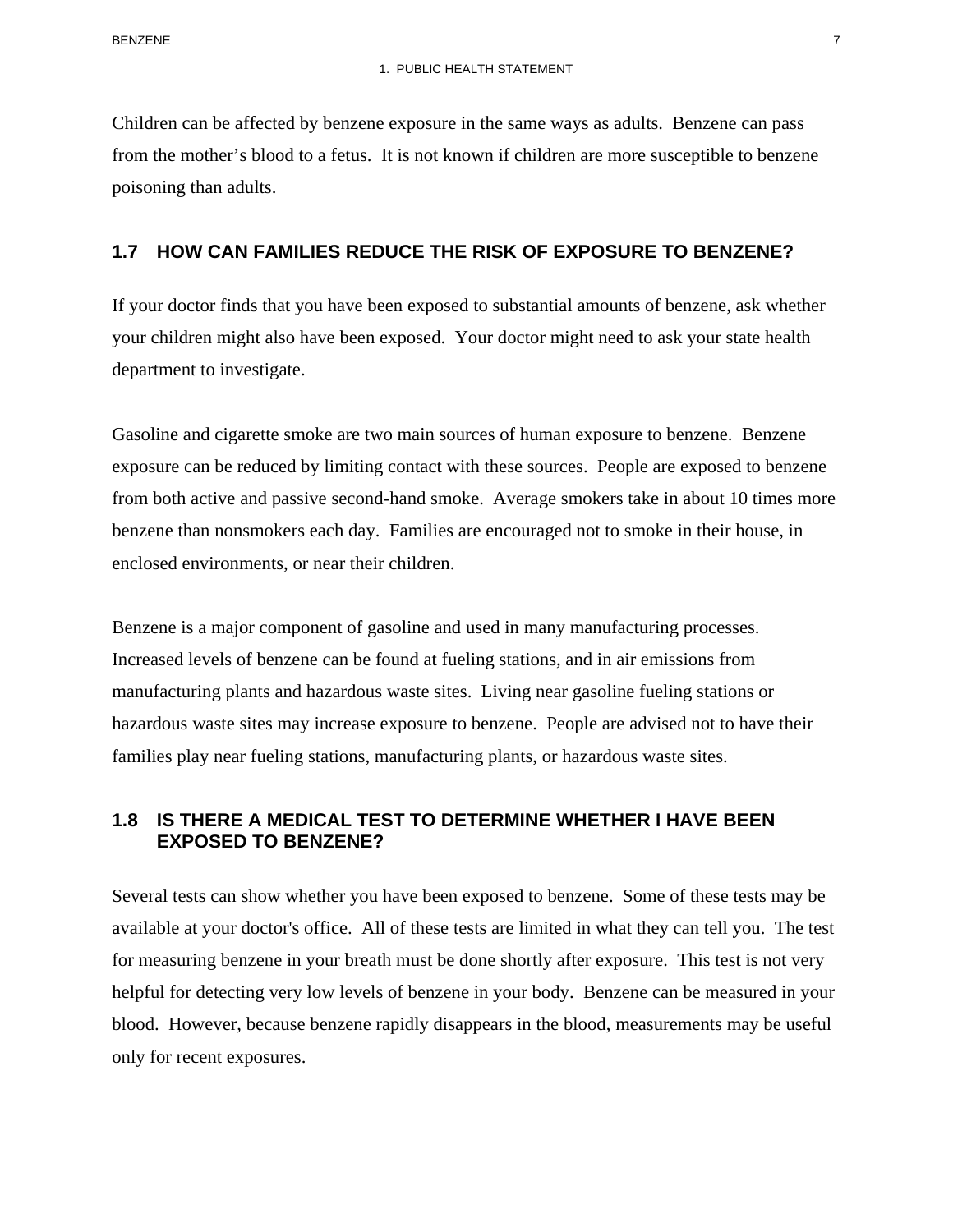In the body, benzene is converted to products called metabolites. Certain metabolites of benzene, such as phenol, muconic acid, and *S*-phenylmercapturic acid can be measured in the urine. The amount of phenol in urine has been used to check for benzene exposure in workers. The test is useful only when you are exposed to benzene in air at levels of 10 ppm or greater. However, this test must also be done shortly after exposure, and it is not a reliable indicator of how much benzene you have been exposed to, because phenol is present in the urine from other sources (diet, environment). Measurements of muconic acid or *S*-phenylmercapturic acid in the urine are more sensitive and reliable indicators of benzene exposure. The measurement of benzene in blood or of metabolites in urine cannot be used for making predictions about whether you will experience any harmful health effects. Blood counts of all components of the blood and examination of bone marrow are used to determine benzene exposure and its health effects.

For people exposed to relatively high levels of benzene, complete blood analyses can be used to monitor possible changes related to exposure. However, blood analyses are not useful when exposure levels are low. For more information on tests for benzene exposure, see Chapters 3 and 7.

# **1.9 WHAT RECOMMENDATIONS HAS THE FEDERAL GOVERNMENT MADE TO PROTECT HUMAN HEALTH?**

The federal government develops regulations and recommendations to protect public health. Regulations *can* be enforced by law. The EPA, the Occupational Safety and Health Administration (OSHA), and the Food and Drug Administration (FDA) are some federal agencies that develop regulations for toxic substances. Recommendations provide valuable guidelines to protect public health, but *cannot* be enforced by law. The Agency for Toxic Substances and Disease Registry (ATSDR) and the National Institute for Occupational Safety and Health (NIOSH) are two federal organizations that develop recommendations for toxic substances.

Regulations and recommendations can be expressed as "not-to-exceed" levels, that is, levels of a toxic substance in air, water, soil, or food that do not exceed a critical value that is usually based on levels that affect animals; they are then adjusted to levels that will help protect humans.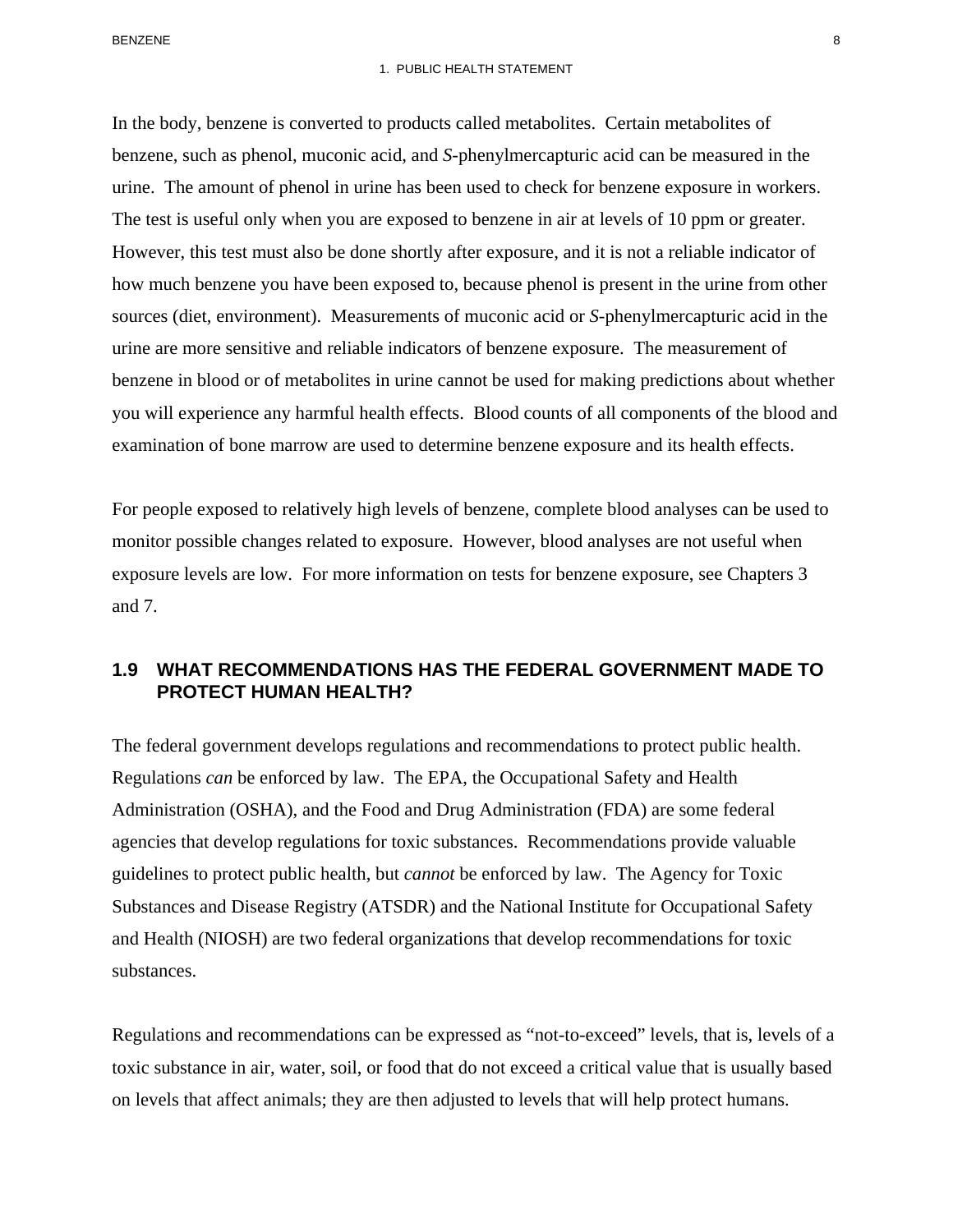Sometimes these not-to-exceed levels differ among federal organizations because they used different exposure times (an 8-hour workday or a 24-hour day), different animal studies, or other factors.

Recommendations and regulations are also updated periodically as more information becomes available. For the most current information, check with the federal agency or organization that provides it. Some regulations and recommendations for benzene include the following:

EPA has set 5 ppb as the maximum permissible level of benzene in drinking water. EPA has set a goal of 0 ppb for benzene in drinking water and in water such as rivers and lakes because benzene can cause leukemia. EPA estimates that 10 ppb benzene in drinking water that is consumed regularly or exposure to 0.4 ppb in air over a lifetime could cause a risk of one additional cancer case for every 100,000 exposed persons. EPA recommends 200 ppb as the maximum permissible level of benzene in water for short-term exposures (10 days) for children.

EPA requires that the National Response Center be notified following a discharge or spill into the environment of 10 pounds or more of benzene.

OSHA regulates levels of benzene in the workplace. The maximum allowable amount of benzene in workroom air during an 8-hour workday, 40-hour workweek is 1 ppm. Because benzene can cause cancer, NIOSH recommends that all workers wear special breathing equipment when they are likely to be exposed to benzene at levels exceeding the recommended (8-hour) exposure limit of 0.1 ppm. For more information on federal regulations, see Chapter 8.

### **1.10 WHERE CAN I GET MORE INFORMATION?**

If you have any more questions or concerns, please contact your community or state health or environmental quality department, or contact ATSDR at the address and phone number below.